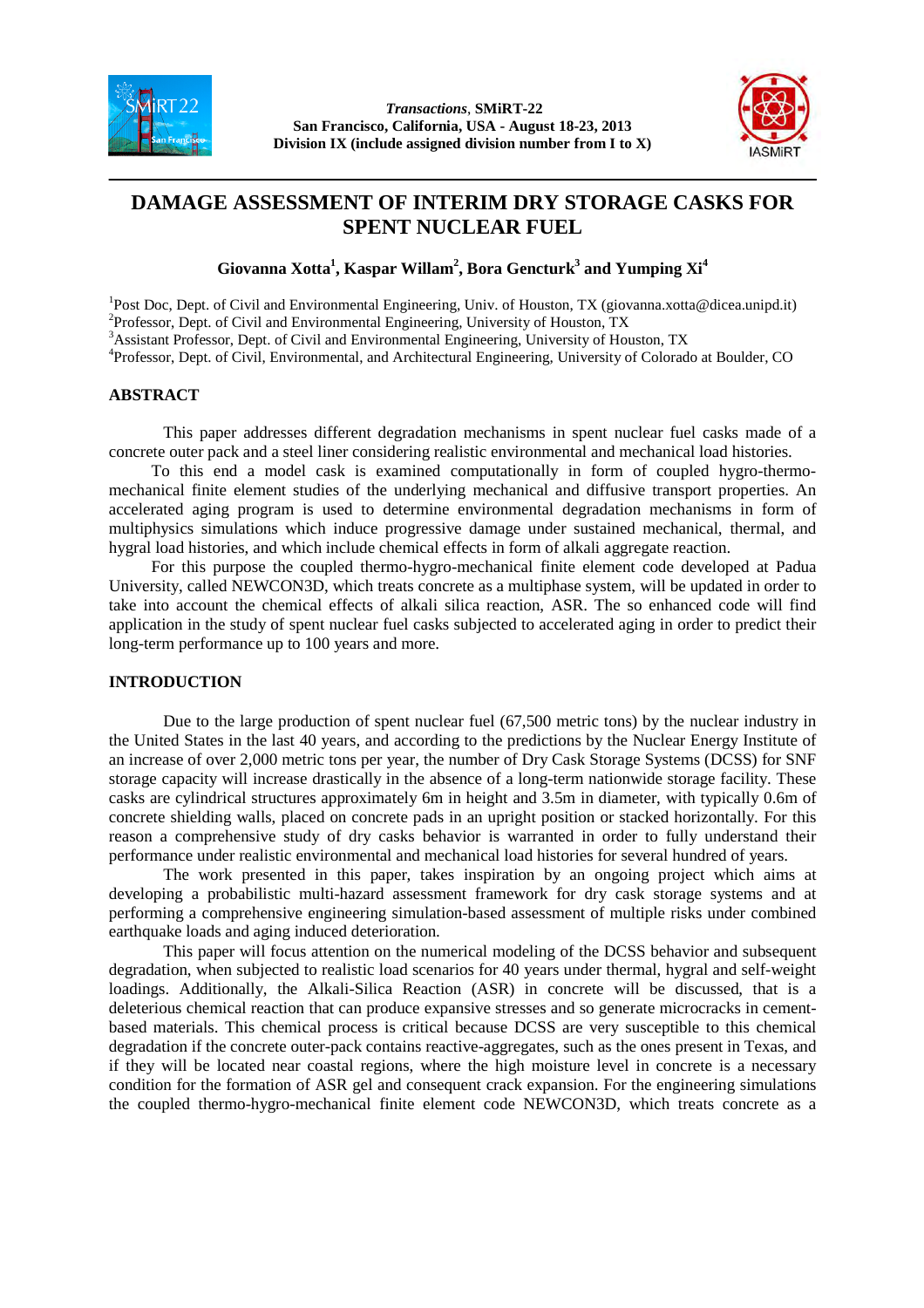multiphase system, was adopted and is being further extended in order to take into account the ASR reactions and their effect on mechanical degradation in form of elastic continuum damage.

 The goal of the study is to establish a fuller understanding of how the mechnical and environmental load histories affect the long-term performance of dry casks and how they may accelerate the `natural' aging processes.

# **ACCELERATED AGING DUE TO TEMPERATURE AND RELATIVE HUMIDITY**

Environmental effects such as temperature and relative humidity can accelerate the aging of concrete materials due to many chemical processes, such as ASR (discussed in the next section), chloride penetration and carbonation.

With regard to ASR, the role of the water is fundamental because: - a certain internal humidity is necessary for any dissolution, reaction, and formation of amorphous gel and precipitates as it brings into contact the involved reactants; - the gel expansion is governed by water imbibition and, - is necessary for the reaction to continue (see Bazănt and Steffens, 2000; Steffens et al., 2003). Moreover ASR mechanisms are thermoactivated; that is, the higher the temperature, the faster the chemical reactions proceed. This kinetic effect of temperature on ASR results from the thermoactivation of the dissolution of reactive silica at the aggregate-cement interface and the reaction product formation (see Ulm et al., 2000).

One other chemical process that can be deleterious for reinforced concrete, especially if located close to the maritime environments, is chloride penetration. In fact chloride ions, in this condition, may penetrate from seawater into concrete and destroy the passive layer of reinforced concrete if the critical chloride concentration level is reached. This leads to the development of corrosion products at the interface between the steel and embedding concrete, while the volumetric expansion of the rust leads to cracking. Furthermore, reduction of cross-sectional area of steel bars may significantly reduce the loadbearing capacity of the structure. In short, elevated temperatures accelerate the chloride penetration process significantly (see Isteita, 2009).

Finally, carbonation is a chemical process characterized by the reaction of calcium hydroxide with carbon dioxide that results in the formation of calcium carbonate and water. The main consequence of carbonation is the drop of the pH-value of the pore solution of concrete from the standard values between 12.5 and 13.5, to a value of about 8.3 in the fully carbonated zones, so that the passive layer that usually covers and protects the reinforcing steel against corrosion becomes no longer stable. This phenomenon, is also strongly influenced by temperature and humidity; in fact elevated temperatures will accelerate the process while the most dangerous range of external relative humidity for carbonation ranges from 40 to 80 % RH, since the carbonation reaction calls for the presence of water, while under higher atmospheric humidity the diffusion of carbon dioxide is inhibited by the water filling the pore space (Saetta et al., 1993; Salomoni et al., 2007).

# **ALKALI SILICA REACTION IN CONCRETE MATERIALS**

One of the most important causes of deterioration of concrete structures is due to the alkali-silica reaction (ASR), which is the most common form of alkali-aggregate reaction (AAR). This is a chemical reaction that occurs between reactive forms of silica in the aggregates and alkali and hydroxyl ions in the pore solution

This phenomenon was firstly observed by Stanton in 1940, while analysing cracking of structures. He attributed the reason of deterioration to a chemical reaction between cement and aggregate.

In order to reach a better comprehension of the overall process, not fully understood, during the last decades and thanks to the upgraded computational resources, many different and more complex models have been developed. Recalling some of the most important ones: the mesoscopic model based on fracture mechanics approach presented by Bazănt and Meyer, 2000 together with the one for the kinetic of the reaction and the diffusion processes by Bazănt and Steffens, 2000; the thermo-chemo-mechanical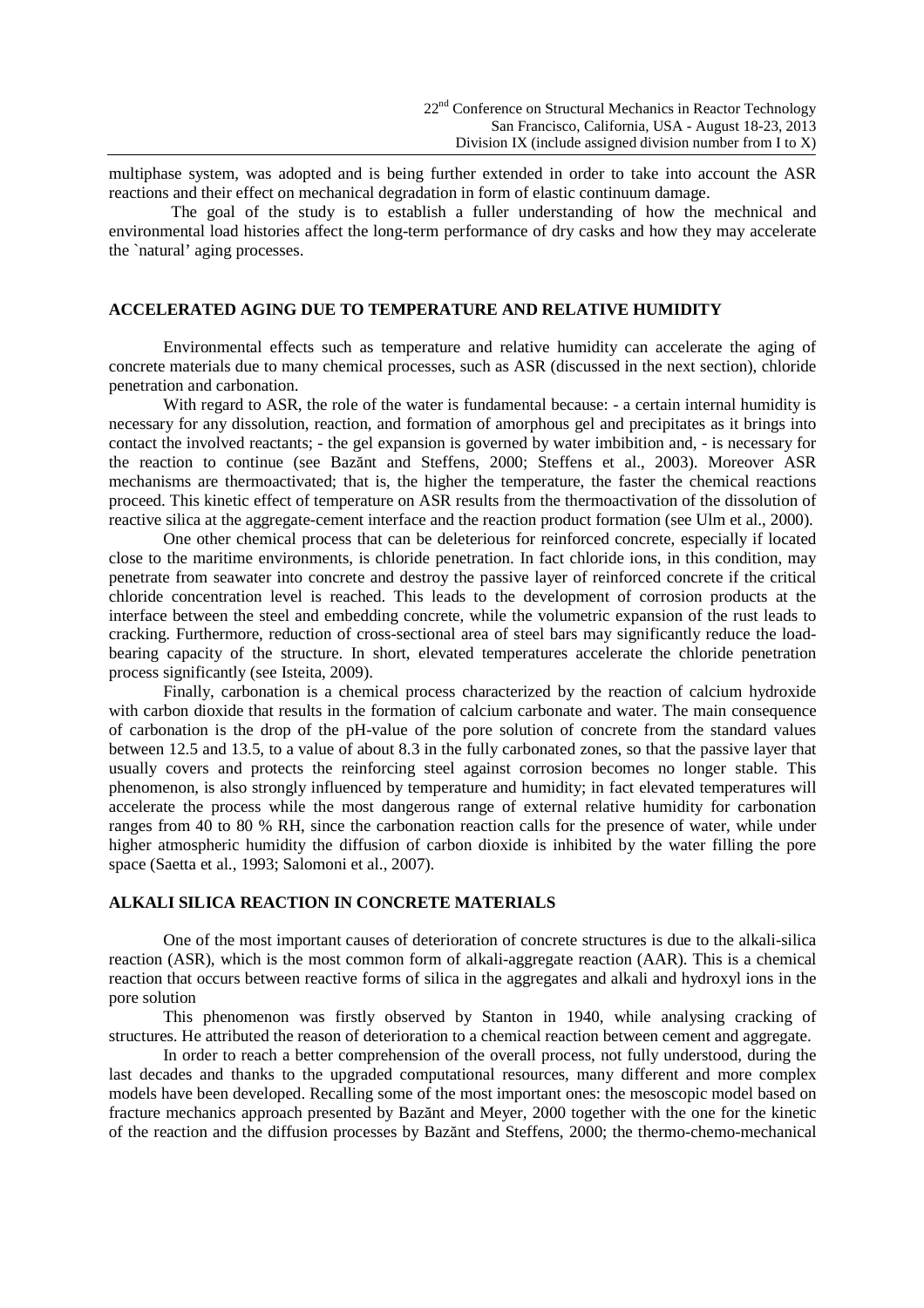model of the material swelling by Ulm et al., 2000 in the framework of chemo-elasticity; the coupled chemo-hygro-mechanical model, within the framework of porous media, by Bangert et al., 2004; the chemo-thermo-damage model proposed by Comi et al., 2009 and the chemo-hygro-thermo-mechanical model by Pesavento et al., 2012 at variable hygro-thermal conditions.

 ASR is a two-stage process: during the first stage, the silica is dissolved from the aggregates forming an amorphous gel and precipitates; during the second stage, the amorphous gel, strongly hydrophilic, swells by imbibition of water and, after filling up the available pore space, creates an increasing internal pressure resulting in pervasive microcracking and a drastic reduction of the mechanical properties.

 The multiple processes during the first stage may be described by a single overall chemical reaction, which follows a first-order kinetic law (Dron and Brivot, 1992; Dron and Brivot, 1993). So, introducing a non-dimensional reaction metric  $\xi \in [0, 1]$  as a chemical state variable (where  $\xi = 0$ represents the beginning and  $\xi=1$  the end of the reaction), the kinetics of the dissolution process may be expressed in the following form:

$$
\dot{\xi} = \frac{1 - \xi}{\tau_r} \tag{1}
$$

where  $\tau$ <sub>r</sub> is the characteristic time for the overall reaction that is humidity and temperature dependent (Ulm et al., 2000; Steffens et al., 2003).

 The second stage, specifically the water absorption and gel expansion, may be modeled as proposed by Steffens et al., assuming isotropic deformations  $\varepsilon_{ASR}$  due to the gel expansion and assuming the following formulation for its evolution:

$$
\dot{\mathcal{E}}_{ASR} = \frac{\alpha \dot{m}_{ASR}}{\rho_{ASR}} I
$$
 (2)

where  $\alpha$  is the chemo elastic dilation coefficient,  $\rho_{ASR}$  is the mass density of the swollen gel and  $\dot{m}_{ASR}$  is the increase in mass of the swollen gel, that can be assumed equivalent to the mass of water  $m_w$ combined to the amorphous gel. Furthermore the water combination is characterized by an aging process γ that relates the rate of the combined water  $\dot{m}_w$  with the reaction rate  $\dot{\xi}$ .

 The aging process, in analogy with the first order kinetic law to describe the dissolution, may be described by the expression:

$$
\dot{\gamma} = \frac{1 - \gamma}{\tau_a} \tag{3}
$$

where  $\gamma$  is the metric of the normalized aging ( $\gamma$ =0 for a just formed gel and  $\gamma$ =1 if it is totally aged) and where  $\tau_a$  is the characteristic time of the aging process.

 Finally, to take into account the effects of micro cracking due to the degradation of the material properties caused by ASR, a scalar chemical damage parameter *V* (Pesavento et al., 2012) may be considered:

$$
V = 1 - \frac{E\left(\mathcal{E}_{ASR}^{vol}, 0\right)}{E_0} \tag{4}
$$

where  $E(e_{ASR}^{vol},0)$  is the elastic modulus after chemical deterioration by ASR, but with no mechanical damage, and where  $E_0$  designates the elastic modulus for a material with no chemical and mechanical deterioration.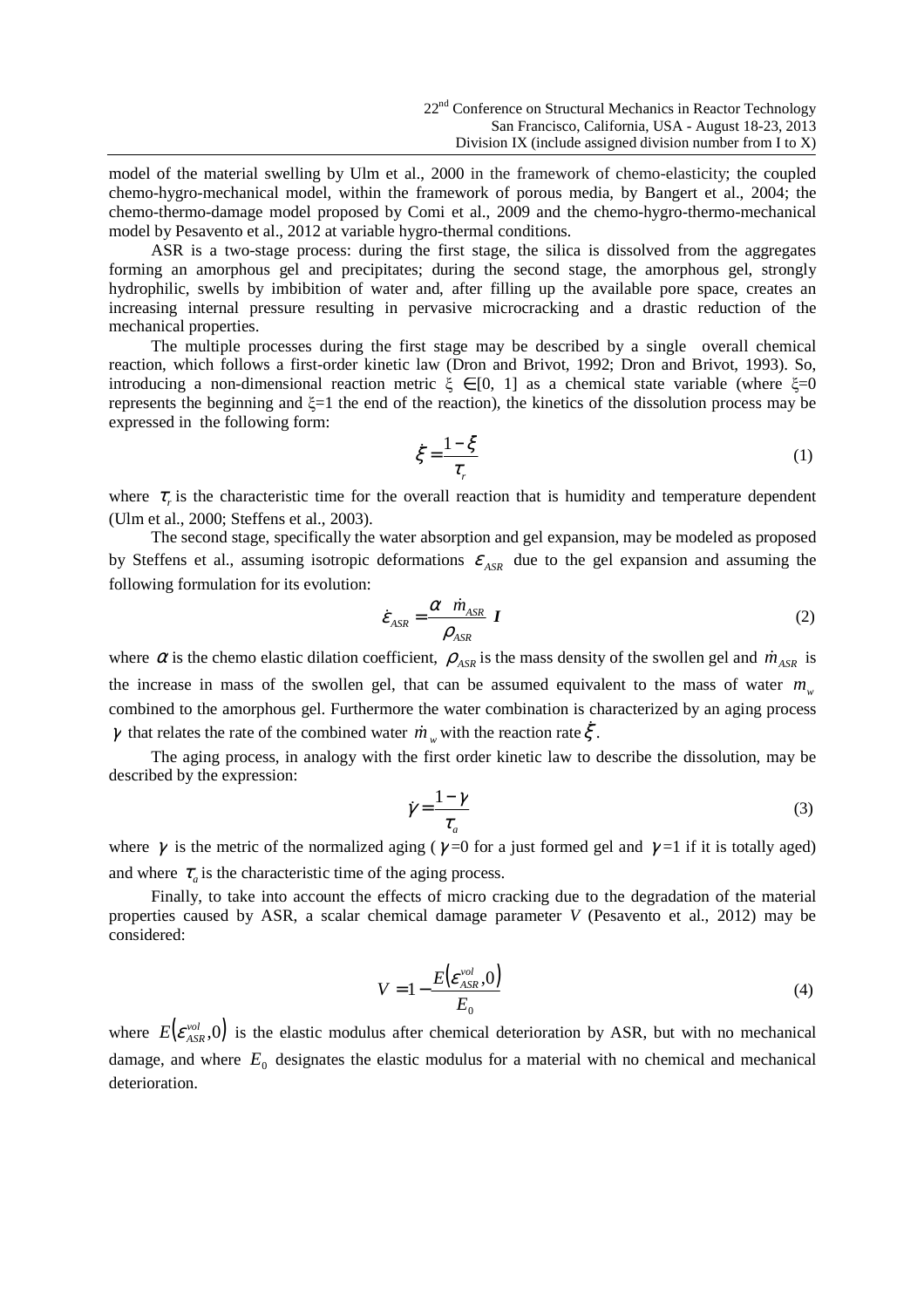### **THE MATHEMATICAL SIMULATION MODEL**

For the numerical simulation of the storage casks, a 3D coupled thermo-hydro-mechanical model, called NEWCON3D, was adopted.

In this code concrete is treated as a multiphase system where the voids of the skeleton are partly filled with liquid and partly with a gas phase (Gawin et al., 1999; Baggio et al., 1995). The liquid phase consists of bound water (or adsorbed water), which is present in the whole range of water contents of the medium, and capillary water (or free water), which appears when water content exceeds so-called solid saturation point S<sub>ssp</sub>, i.e. the upper limit of the hygroscopic region of moisture content. The gas phase, i.e. moist air, is a mixture of dry air (non-condensable constituent) and water vapour (condensable gas), and is assumed to behave as an ideal gas.

The approach taken here is to start from a phenomenological model (Majorana et al., 1998; Majorana et al., 2004, Salomoni et al., 2007) originally developed by Bažant and co-authors, e.g. (Bazănt et al., 1978), in which mass diffusion and heat convection-conduction equations are written in terms of relative humidity, to an upgraded version in which its non-linear diffusive nature is maintained as well as the substitution of the linear momentum balance equations of the fluids with a constitutive equation for fluxes, but new calculations of thermodynamic properties for humid gases are implemented to take into account different phases as well as high ranges of both pressure and temperature. Additionally, Darcy's law is modified when describing gas flow through concrete.

With regard to the mechanical field, when considering creep and damage respectively, Model B3 (Bazănt et al., 2000) and Mazars' damage law (Mazars et al., 1986) with non-local correction have been chosen and implemented.

#### *Hygro-thermo-mechanical model*

The coupled system of differential equations for dealing with humidity diffusion and heat transport can be written in the form (Majorana et al., 1998; Majorana et al., 2004; Salomoni et al., 2007):

$$
k\frac{\partial h}{\partial t} - \nabla^{T} C \nabla h - \frac{\partial h_{s}}{\partial t} - K \frac{\partial T}{\partial t} + \overline{\alpha} m^{T} \frac{\partial \varepsilon}{\partial t} = 0
$$
 (5)

$$
\rho C_q \frac{\partial T}{\partial t} - \nabla^T \Lambda \nabla T - \frac{\partial Q_h}{\partial t} = 0
$$
\n(6)

where k is the cotangent of the isotherm slope, C is the diagonal (isotropic) matrix of relative humidity diffusivity diagonal matrix, dh, the self-desiccation, K the hygrothermal

coefficient,  ${\bf m} = \begin{cases} 1 & 1 & 1 & 0 & 0 & 0 \end{cases}^T$ , v  $\left/\right|_{\rm T,w}$ h  $\overline{\phantom{a}}$ J  $\backslash$  $\overline{\phantom{a}}$ l ſ ∂  $\overline{\alpha} = \left(\frac{\partial h}{\partial \varepsilon}\right)$  equals the change in h due to unit change of

volumetric strain  $\varepsilon_v$  at constant moisture content w and temperature T,  $\rho C_q$  is the thermal capacity,  $\Lambda$  the thermal conductivity diagonal matrix and  $Q<sub>h</sub>$  the outflow of heat per unit volume of solid. The last term in Equation 5 represents the coupling term for connecting hygro-thermal and mechanical responses.

The linear momentum balance equation for the entire multiphase medium, neglecting inertial forces, reads

$$
div\sigma + \rho^m \mathbf{g} = 0 \tag{7}
$$

where  $\sigma$  is the total stress tensor,  $\rho^m$  is the mass density of the multiphase medium (concrete plus water species) and **g** is the gravitational acceleration.

### *Finite Element Discretization*

The application, within the numerical code NEWCON3D, of a standard finite element discretization in space of Equations 5-7 results in: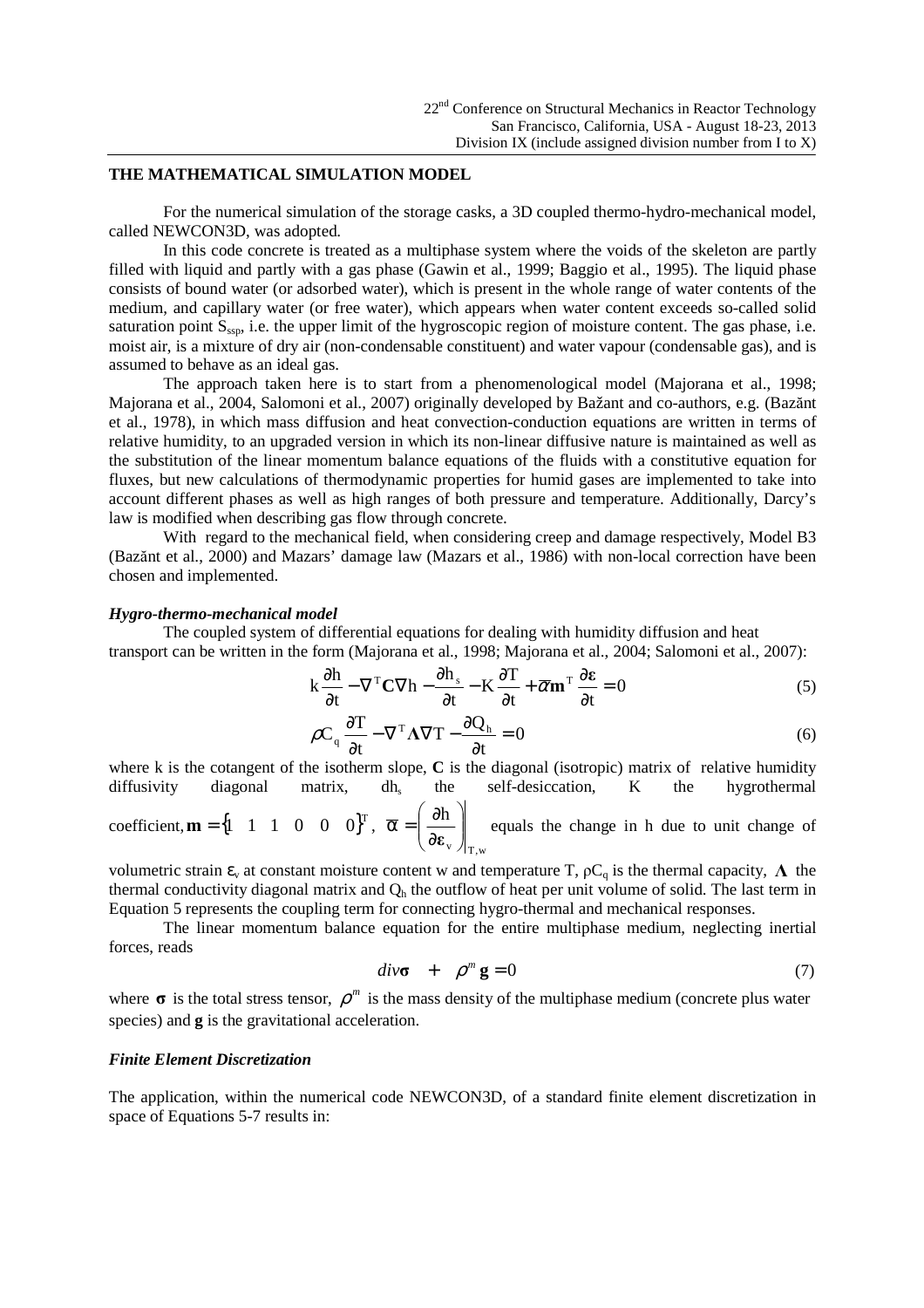|  |                                                                                                                                                                                                                                                                                                                                                                                                                                                                                                       |  |  |  | (8) |
|--|-------------------------------------------------------------------------------------------------------------------------------------------------------------------------------------------------------------------------------------------------------------------------------------------------------------------------------------------------------------------------------------------------------------------------------------------------------------------------------------------------------|--|--|--|-----|
|  | $\begin{bmatrix} \mathbf{K} & \mathbf{HU} & \mathbf{T}U \\ \mathbf{L}^T & \mathbf{I} & \mathbf{TP} \\ \mathbf{0} & \mathbf{T}H & \mathbf{TS} \end{bmatrix} \begin{bmatrix} \dot{\overline{\mathbf{u}}} \\ \dot{\overline{\mathbf{h}}} \\ \dot{\overline{\mathbf{T}}} \end{bmatrix} + \begin{bmatrix} \mathbf{0} & \mathbf{0} & \mathbf{0} \\ \mathbf{0} & \mathbf{Q} & \mathbf{0} \\ \mathbf{0} & \mathbf{0} & \mathbf{TR} \end{bmatrix} \begin{bmatrix} \overline{\mathbf{u}} \\ \overline{\mathbf{$ |  |  |  |     |

where  $\overline{u}$ ,  $\overline{h}$  and  $\overline{T}$  are the nodal values of the basic variables and where **HU** and **TU** account for shrinkage and thermal dilation effects, respectively;  $L<sup>T</sup>$  and **TP** are the coupling matrices representing the influence of the mechanical and thermal field on the hygral one, respectively; **Q** is the diffusivity matrix accounting for sorption-desorption isotherms; **TH** the coupling matrix between the hygral and thermal fields in terms of capacity; **TS** the matrix of heat capacity; **TR** the matrix of thermal transmission including the convective term; **c** the matrix accounting for creep; **HG** the matrix of humidity variation due to drying and **TG** accounts for heat fluxes. For further explanations of the above terms the reader is referred to (Salomoni et al., 2009; Xotta et al., 2013).

# **NUMERICAL ANALYSES**

In this section, different simulations were performed to study a cylindrical DCSS subjected to realistic hygral-thermal loads and to self-weight for more than 40 years. The purpose was to determine the long-term behavior of the cask and possible environmental damage scenarios due to different loads acting simultaneously.

To this end a cylindrical containment structure was considered made of a concrete outer-pack reinforced on the outer surface by rebars and a steel liner on the inside. The height is 5.7 m, the outer diameter is 3.5 m and the cylinder wall is 0.75 m thick. A 3D FE mesh of the cask and the corresponding discretization adopted for the axisymmetric studies are shown in Figure 1. The main material properties for the analyses are listed in Table 1; as expected the steel is considered to remain linearly elastic, characterized by higher thermal properties and zero permeability (no shrinkage) while concrete is assumed to behave as a visco-elastic material subject to elastic damage, i.e. degradation of stiffness and strength according to Mazars, 1986.

With regard to the environmental conditions, the relative humidity, RH, of concrete is assumed to be initially at 80% RH, whereby the cask is exposed to drying for the entire period of 40 years assuming that the outside relative humidity remains at 50% RH. For the thermal load, it is assumed that the steel liner is subjected on the inside to a thermal ramp from 20°C to 80°C in less than one day, in order to simulate the heating due to the presence of the fuel basket on the inside. This temperature is maintained constant until the end of the analysis. The entire cask structure is assumed to be initially at 20°C and subjected to an ambient outside temperature which remains at that level using convective boundary conditions.

With regard to the mechanical loading, no external forces are considered except for self-weight of the concrete cask (assuming the fuel canister is not connected to the dry cask); in short, only self-weight of the structure is taken into consideration.

| <b>Material</b>        | <b>Elastic</b><br><b>Modulus</b><br>[MPa] | Poisson's<br>Ratio | Reference<br><b>Diffusivity</b><br>along<br>$X,Y/mm^2/d$ | Unrestrained<br><b>Shrinkage</b> | <b>Thermal</b><br>Conductivity<br>along X,Y<br>$[N/d \cdot K]$ | <b>Thermal</b><br>expansion<br>coefficient | <b>Thermal</b><br>Capacity<br>$[N/mm^2 K]$ |
|------------------------|-------------------------------------------|--------------------|----------------------------------------------------------|----------------------------------|----------------------------------------------------------------|--------------------------------------------|--------------------------------------------|
| Concrete               | 30000                                     | 0.20               | 20                                                       | 0.004                            | 118368                                                         | 0.00001                                    | 2.112                                      |
| <b>Stainless Steel</b> | 200000                                    | 0.28               | $- -$                                                    | $-$                              | 1399680                                                        | 0.0000157                                  | 3.9                                        |
| Rebar                  | 200000                                    | 0.25               | $- -$                                                    | $-$                              | 4406400                                                        | 0.000015                                   | 3.9                                        |

Table 1: Material data for the dry cask storage system.

Figure 2 shows the distribution of relative humidity evolution in the concrete outer-pack during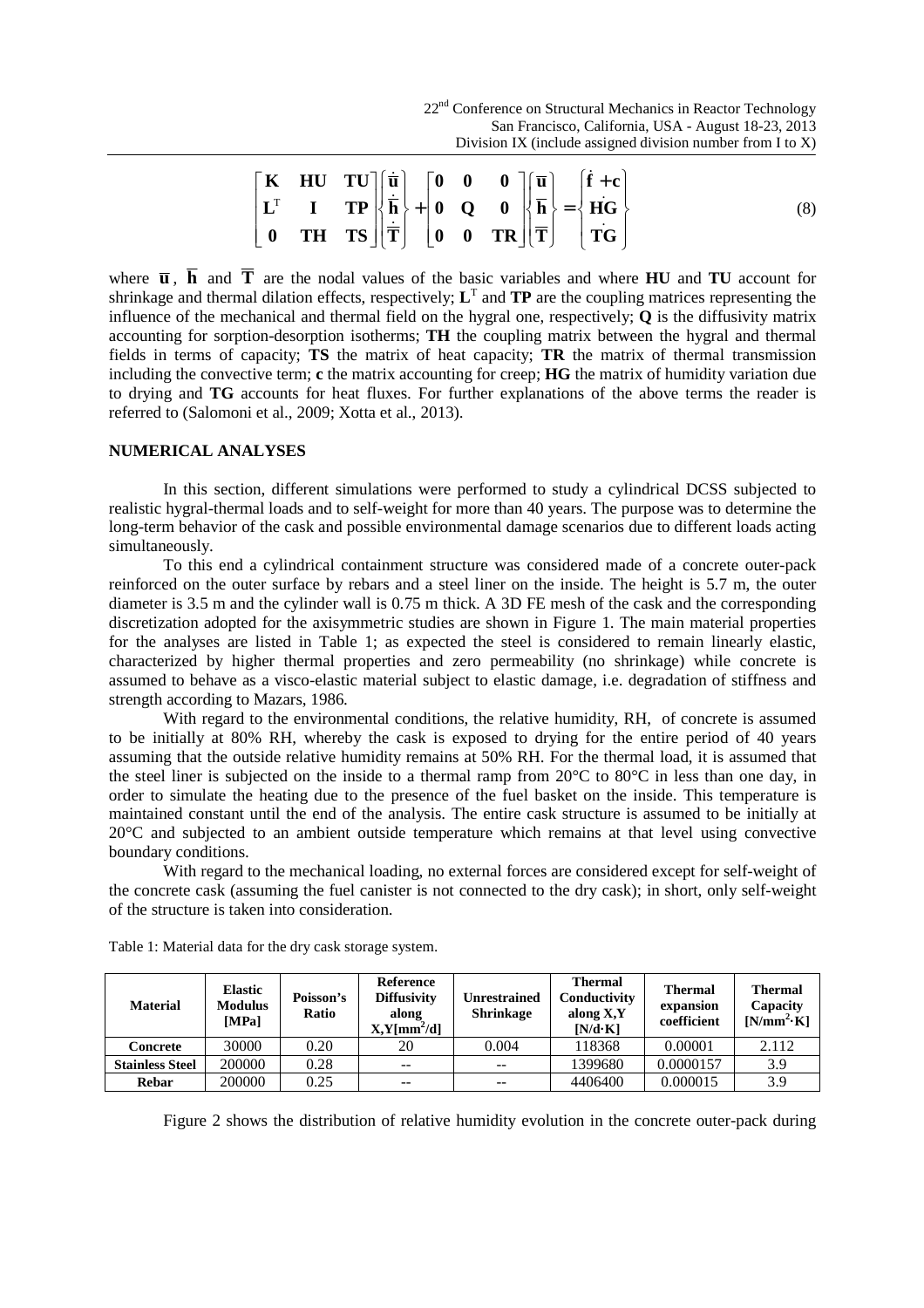drying. The hygro-thermo-mechanical analysis illustrates accelerated drying due to the thermal ramp at the inside liner (H-T-M Analysis) and a relative humidity RH distribution which decreases very slowly in a uniform manner when no temperature gradient is included (H-M Analysis). In fact, in the hygromechanical case, the relative humidity reduces to 75% RH only after 40 years.



Figure 1: 3D FE mesh of the cask and the corresponding axisymmetric section.



Figure 2: Relative humidity evolution of the concrete outer pack for the hygro-mechanical (H-M) and hygro-thermomechanical conditions (H-T-M) (Only the upper part of the axisymmetric section is shown here for better visualization).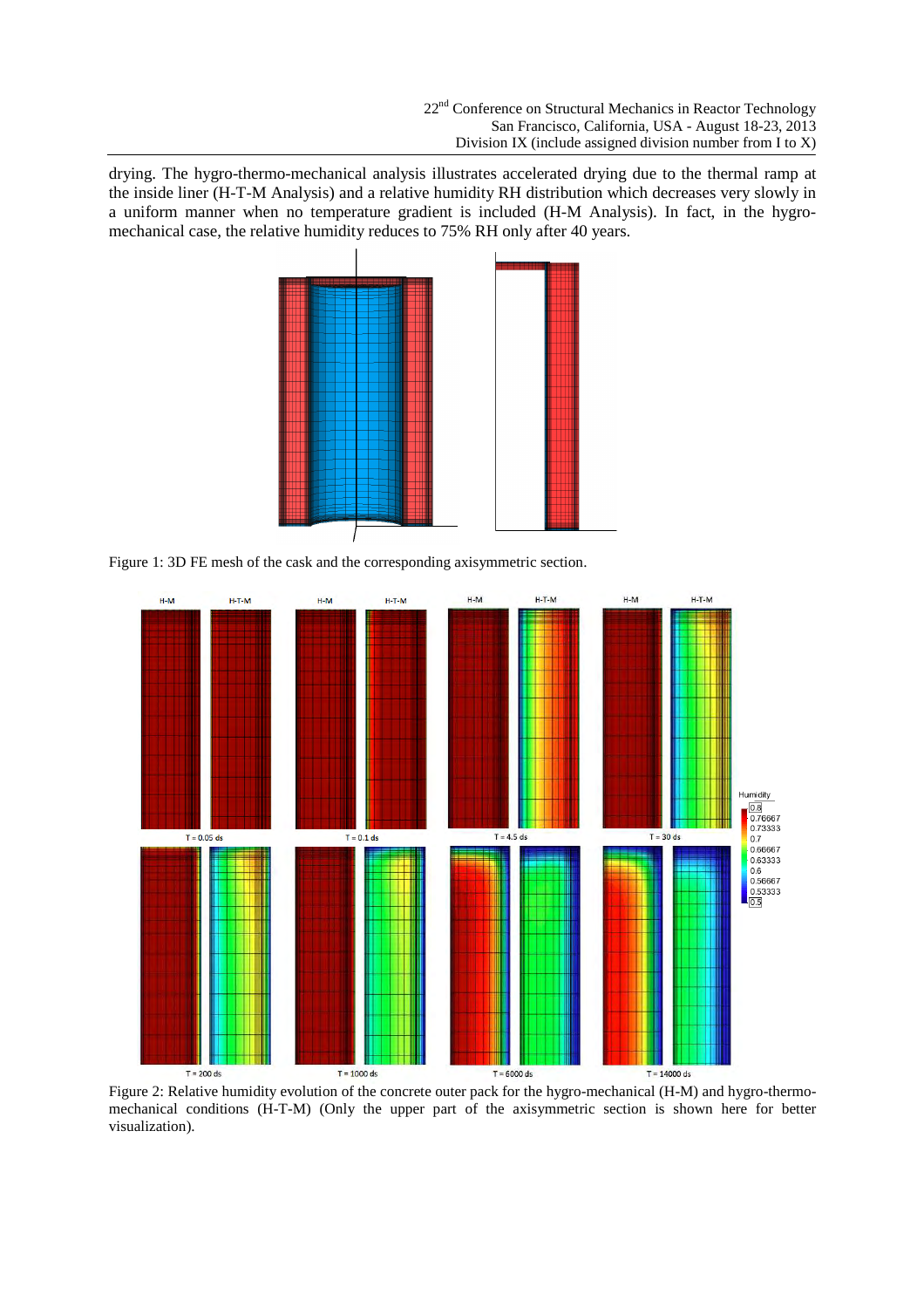For a better comprehension of the time histories, let us consider three representative nodes in the dry cask (one node close to the steel liner (node 1480) and the other two nodes, in the center top segment of the cask). Comparing the relative humidity histories of the two different analyses (see Figure 3), other interesting observations may be made. In fact for the hygro-thermo-mechanical case, considering nodes 1480 and 1798 closer to the inside liner, the relative humidity is firstly drastically reduced by the thermal ramp effect and then, due to the drying from outside there is a slight increase in relative humidity (especially for the node 1480 close to the steel liner), that constitutes a physical obstacle to humidity transport reaching at the end a steady state condition. For node 2116 the relative humidity history exhibits a vertical shift when the internal heating is included as compared to the case without heating.

With regard the thermal behavior of the cask, the temperature distribution is shown in Figure 4, whereby a steady state is reached in a relatively short time.



Figure 3: R.H. distribution for three representative nodes in the cask structure.



Figure 4: Evolution of temperature for the dry cask (only the upper part of the axisymmetric section is shown here for better visualization).

Recalling the linear momentum balance equation  $div(\sigma) + \mathbf{b} = \mathbf{0}$ , this expands into the following differential format of quasi-static equilibrium

$$
div((1-D)\mathbf{E}(\mathbf{\varepsilon}-\mathbf{\varepsilon}_s-\mathbf{\varepsilon}_T)) + \rho^m \mathbf{g} = 0 \tag{9}
$$

where D designates the Mazars' damage parameter of effective tensile strain (see Mazars, 1986), while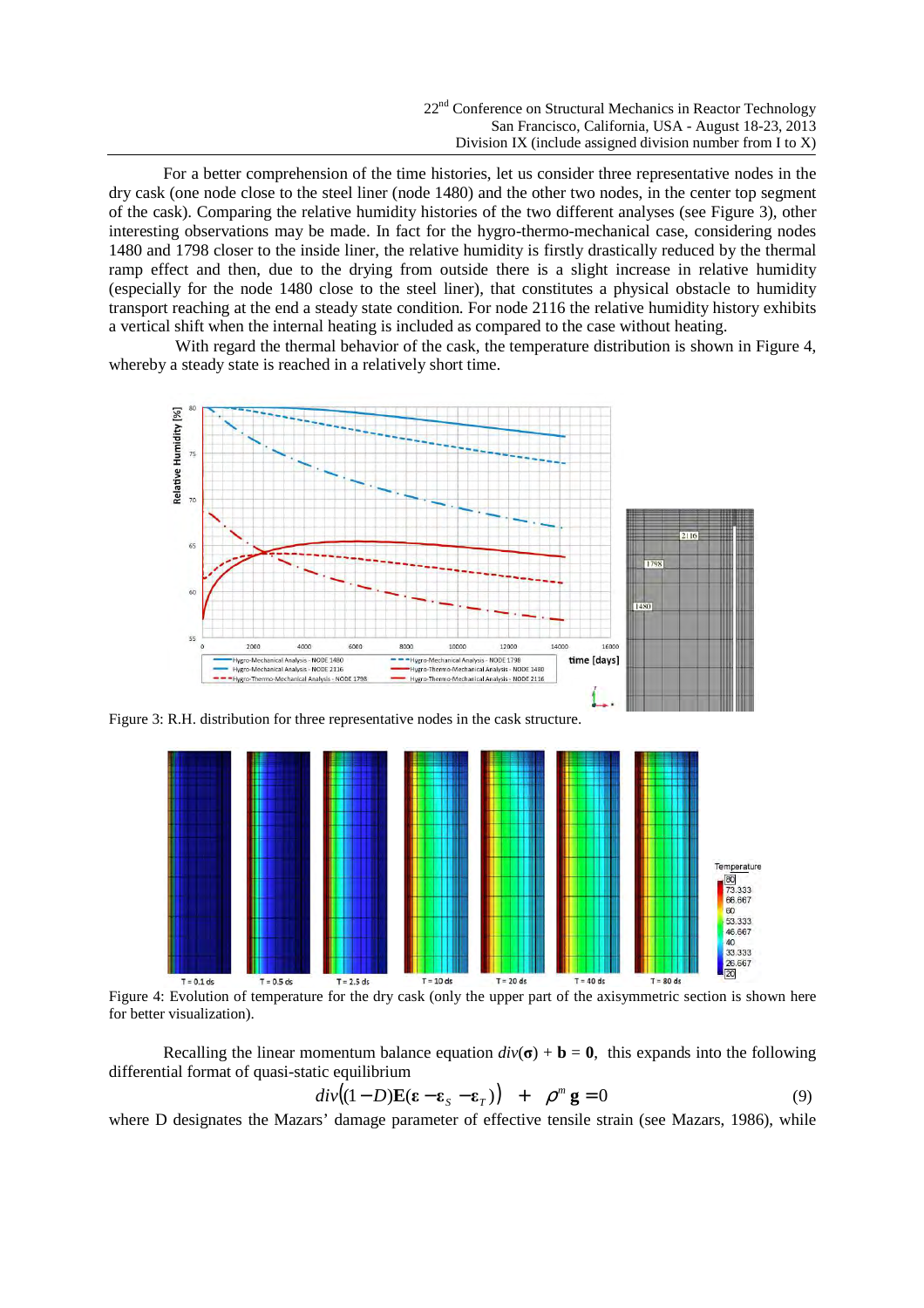**ε** is the total strain derived from the symmetric displacement gradient,  $\mathbf{\varepsilon}_{s}$  is the volumetric strain due to shrinkage and  $\epsilon$ <sub>*T*</sub> the volumetric strain due to thermal expansion.

The components of  $\mathbf{\varepsilon}_{s}$  and  $\mathbf{\varepsilon}_{r}$  relate the shrinkage and thermal strains to the gradients of RH,  $\Delta h$ , and temperature, *ΔT*:

$$
\Delta \varepsilon_{S} = \mathbf{k} \Delta h \qquad \qquad \Delta \varepsilon_{T} = \mathbf{a} \Delta T \qquad (10)
$$

where **k** is the isotropic tensor of shrinkage and  $\alpha$  is the isotropic tensor of thermal dilation.

Consequently, if we are interested in the mechanical degradation of the cask due to environmental effects, we need to activate redistribution of the initially compressive stress state under self-weight to mobilize damage in form of tensile cracking:

$$
div(\Delta \sigma) \neq 0 \tag{11}
$$

In fact, if the cask is free to expand or to shrink, there will be no kinematic restraint and the divergence of stress is the sole source of hygro-thermal stresses and therefore mechanical damage in form of e.g. tensile microcracking. In short, mechanical damage will take place only if the critical tensile strain condition is being reached due to redistribution of stress  $div(\Delta \sigma) \neq 0$ .

 Considering only creep under self-weight and drying shrinkage without kinematic constraints, the stresses remain very low and consequently no damage can be seen. Instead, if a large thermal ramp is considered, deterioration of concrete due to the temperature gradient and the mismatch between steel and concrete takes place in form of tensile cracking. Indeed, if the test structure were just concrete, if no thermal gradient were acting, or if heating was applied really slowly, no mechanical deterioration may be expected; in contradistinction, outside fire conditions would lead to a worst case environmental scenario. Figure 5 illustrates the time evolution of tensile damage parameter for the cask section under hygrothermo-mechanical conditions. This figure clearly shows that damage develops at the interface between the two materials starting at the top-left interface between the liner and the concrete. It propagates along the interface over the entire height of the cask and it finally reaches the outside surface of the cask at the bottom right. Only a narrow zone is subjected to deterioration where the damage parameter reaches a value equal to one, D=1, indicating full degradation of tensile stress due to softening. This effect is severely localized at the interface on the top-left corner indicating delamination and cracking between the liner and concrete.



 $T = 0.02$  ds  $T = 0.04$  ds  $T = 0.06$  ds  $T = 0.08$  ds  $T = 0.1$  ds  $T = 0.3$  ds  $T = 1$  ds  $T = 45$  ds  $T = 10$  ds  $T = 40$  ds  $T = 80$  ds  $T = 80$  ds  $T = 10$  ds  $T = 10$  ds  $T = 40$  ds  $T = 10$  ds  $T = 10$  ds  $T = 10$  ds  $T = 10$  ds  $T =$ completely damaged due to excessive tensile straining, Mazars, 1986).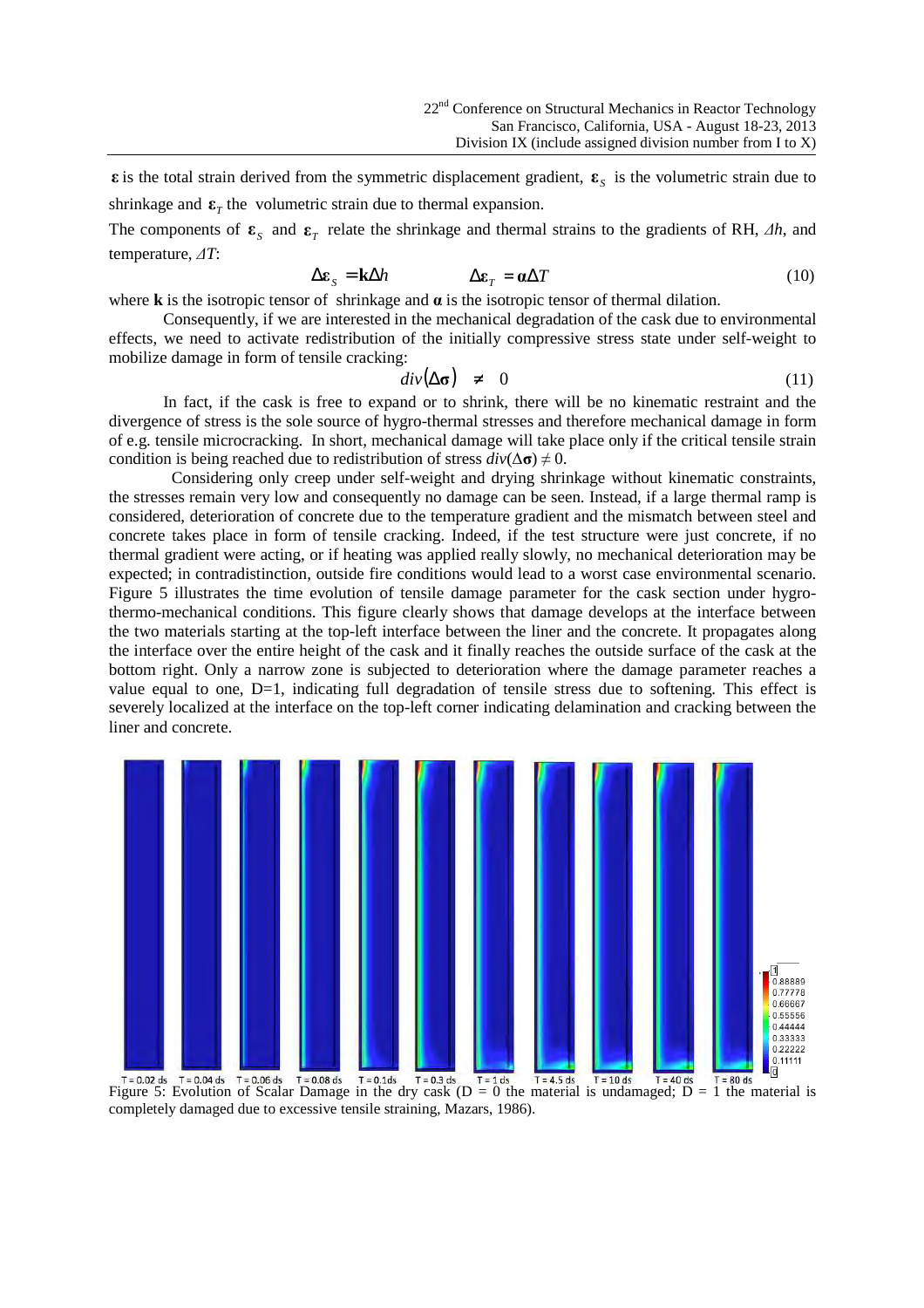# **CONCLUSIONS**

In this presentation possible damage scenarios are studied of a cylindrical DCSS subjected to realistic hygral-thermal loads and to self-weight for a duration of 40 years. For the simulations a coupled thermo-hygro-mechanical finite element code is used, which treats concrete as a multiphase system.

The results highlight how the thermal gradients lead to be the worst scenario among the other load cases considered in this paper, and it may affect the long-term performance of the casks. Indeed, under creep and shrinkage due self-weight the stress level remains very low and, consequently, no damage was observed; if a large thermal ramp is considered and thus a significant temperature gradient develops, then tensile softening in form of cracking develops in the concrete outer-pack due to the temperature gradient and the mismatch between steel and concrete. However the region of damage is restricted to the proximity of the steel – concrete interface indicating delamination tendencies due to the mismatch between the liner and the creep deformations of the concrete outer-pack.

# **REFERENCES**

- Baggio, P., Majorana, C.E. and Schrefler, B.A. (1995). "Thermo-hygro-mechanical analysis of concrete," *International Journal for Numerical Methods in Fluids* 20, 573-595.
- Bangert, F., Kuhl, D. and Meschke, G. (2004). "Chemo-hygro-mechanical modelling and numerical simulation of concrete deterioration caused by alkali–silica reaction," *Int. J. Numer. Anal. Meth. Geomech* 28 (78), 689-714.
- Bazănt, Z.P. and Steffens, A. (2000). "Mathematical model for kinetics of alkali–silica reaction in concrete," *Cement and Concrete Research* 30, 419-428.
- Bazănt, Z.P. and Meyer, C. (2000). "Fracture mechanics of ASR in concretes with waste glass particles of different size," ASCE *Journal of Engineering Mechanics* 126, 226-232.
- Bažant, Z.P. and Thonguthai, W. (1978). "Pore pressure and drying of concrete at high temperature," *Journal of the Engineering Mechanics* Division 104, 1058-1080.
- Bažant, Z.P. and Baweja, S. (2000). "Creep and shrinkage prediction model for analysis and deign of concrete structures: Model B3," in *Adam Neville Symposium: Creep and Shrinkage – Structural Design Effects*, ACI SP – 194, 1-83.
- Comi, C., Fedele, R. and Perego, U. (2009). "A chemo-thermo-damage model for the analysis of concrete dams affected by alkali-silica reaction," *Mechanics of Materials* 41, 210-230.
- Dron, R. and Brivot, F. (1992). "Thermodynamic and kinetic approach to the alkali-silica reaction. Part 1: Concepts," *Cement and Concrete Research* 22 (5), 941-948
- Dron, R. and Brivot, F. (1993). ". Thermodynamic and kinetic approach to the alkali-silica reaction. Part 2: Experiment," *Cement and Concrete Research*, 23 (1), 93-103.
- Gawin, D., Majorana, C.E. and Schrefler, B.A. (1999). "Numerical analysis of hygro-thermal behaviour and damage of concrete at high temperature," *Mechanics of Cohesive Frictional Materials* 4, 37-74.
- Isteita, M.H. (2009). "The effect of Thermal Conduction on Chloride Penetration in Concrete." M.S. Thesis, University of Colorado at Boulder.
- Majorana, C.E., Salomoni, V. and Schrefler, B.A. (1998). "Hygrothermal and mechanical model of concrete at high temperature," *Materials and Structures* 31 (210), 378-386.
- Majorana, C.E. and Salomoni, V.A. (2004). "Parametric analyses of diffusion of activated sources in disposal forms," *Journal of Hazardous Materials* A113, 45-56.
- Mazars, J. (1986). "A Description of Micro and Macro-scale Damage of Concrete structures," *Engineering Fracture Mechanics* 25 (5-6), 729-737.
- Pesavento, F., Gawin, D., Wyrzykowski, M., Schrefler, B.A. and Simoni, L. (2012). "Modeling alkali– silica reaction in non-isothermal, partially saturated cement based materials," *Comput. Methods Appl. Mech. Engrg.* 225 (228), 95-115.
- Saetta, A., Schrefler, B.A. and Vitaliani, R. (1993). "The carbonation of concrete and the mechanism of moisture, heat and cabon dioxide flow through porous materials," *Cement and Concrete Research* 25